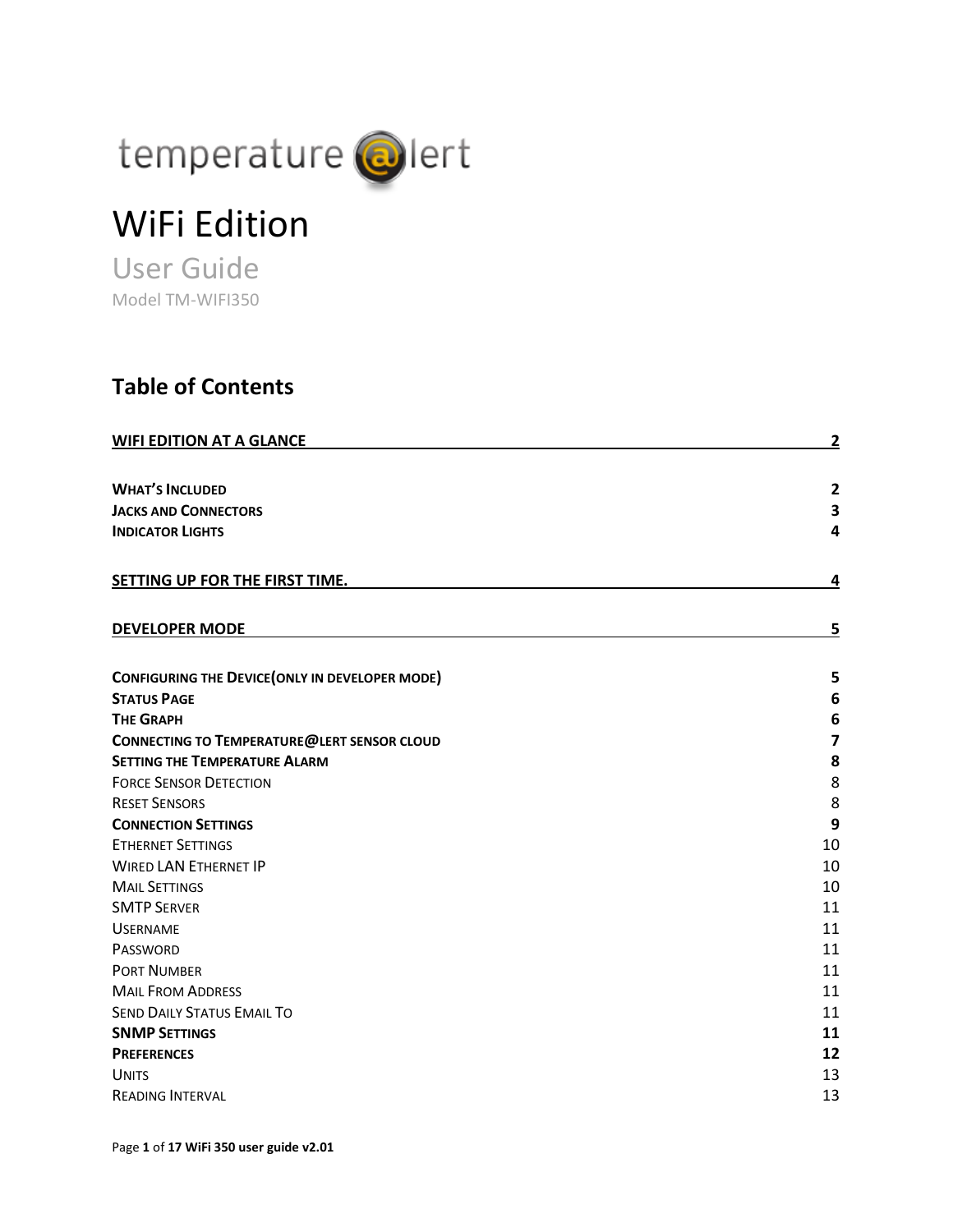| <b>INTERVAL TO PLOT</b>               | 13 |  |  |
|---------------------------------------|----|--|--|
| <b>ENABLE CONTINUOUS ALERT</b>        | 13 |  |  |
| <b>HTTP SERVER PORT</b>               | 14 |  |  |
| DATE/TIME                             | 14 |  |  |
| <b>DATE FORMAT</b>                    | 14 |  |  |
| <b>TIME ZONE</b>                      | 14 |  |  |
| <b>NTP SERVERS</b>                    | 14 |  |  |
| <b>DEVICE PASSWORD</b>                | 14 |  |  |
| <b>HELP PAGE</b>                      | 14 |  |  |
| <b>RESTORING FACTORY DEFAULTS</b>     | 14 |  |  |
| <b>OPERATING GUIDELINES PLACEMENT</b> | 14 |  |  |
| <b>USING THE EXTERNAL SENSOR</b>      | 15 |  |  |
| PRESERVING THE TEMPERATURE LOG        | 15 |  |  |
| <b>WIRELESS RECEPTION</b>             | 15 |  |  |
| POWERING THE UNIT                     |    |  |  |
| <b>TROUBLESHOOTING</b>                |    |  |  |
|                                       |    |  |  |

# <span id="page-1-0"></span>**WiFi Edition at a Glance**

The Temperature@lert WiFi Edition measures the environmental conditions surrounding the sensor(s). If the sensor reading goes outside the specified threshold, the unit will alert you via email (Visit http://www.http://www.temperaturealert.com/Remote-Temperature/Sensor-Cloud.aspx to view our optional add-on service that provides Internet based monitoring for use with your WiFi Edition product).

### <span id="page-1-1"></span>**What's Included**

The Temperature@lert WiFi Edition includes the following items: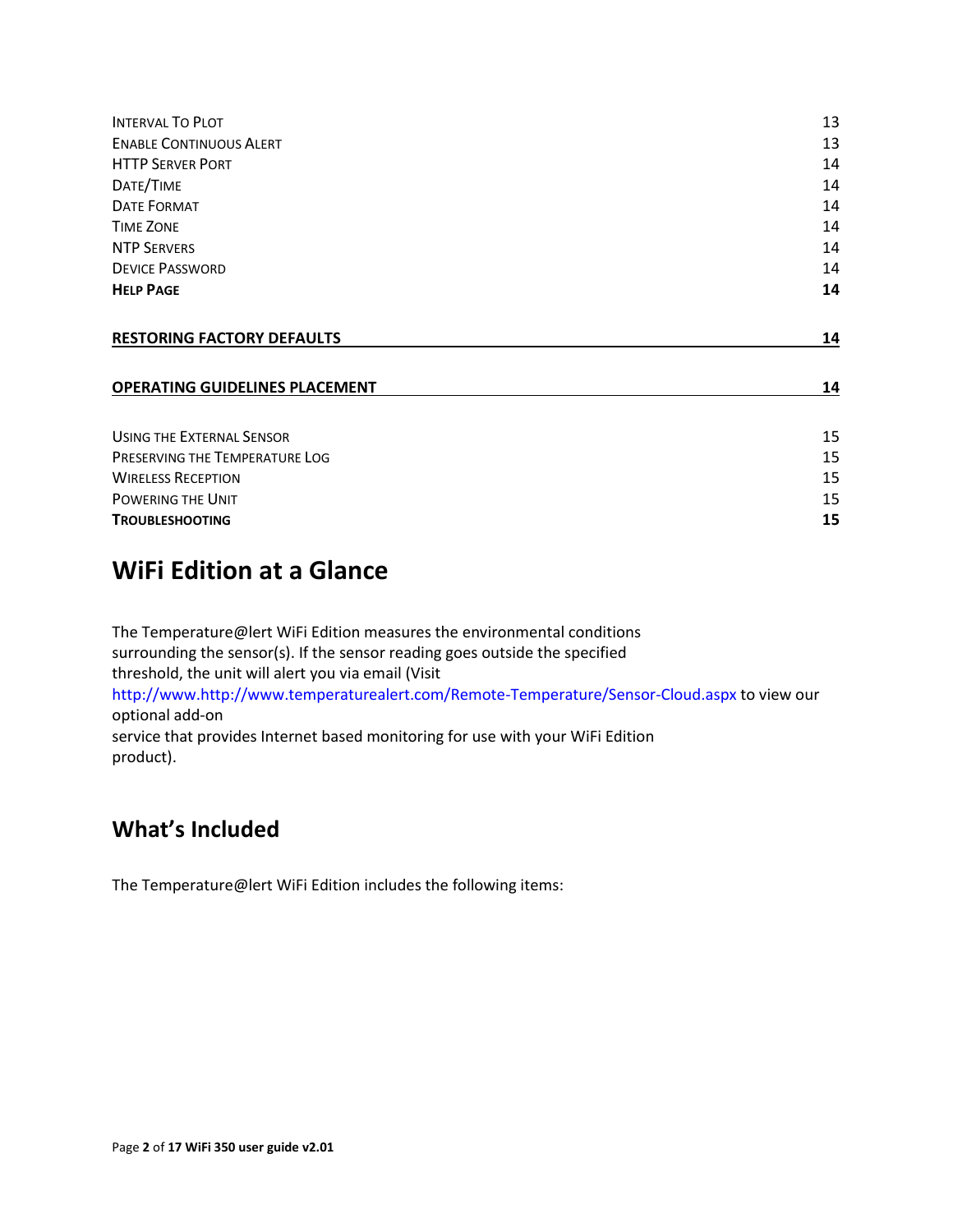

Additional sensors are available from temperaturealert.com.



# <span id="page-2-0"></span>**Jacks and Connectors**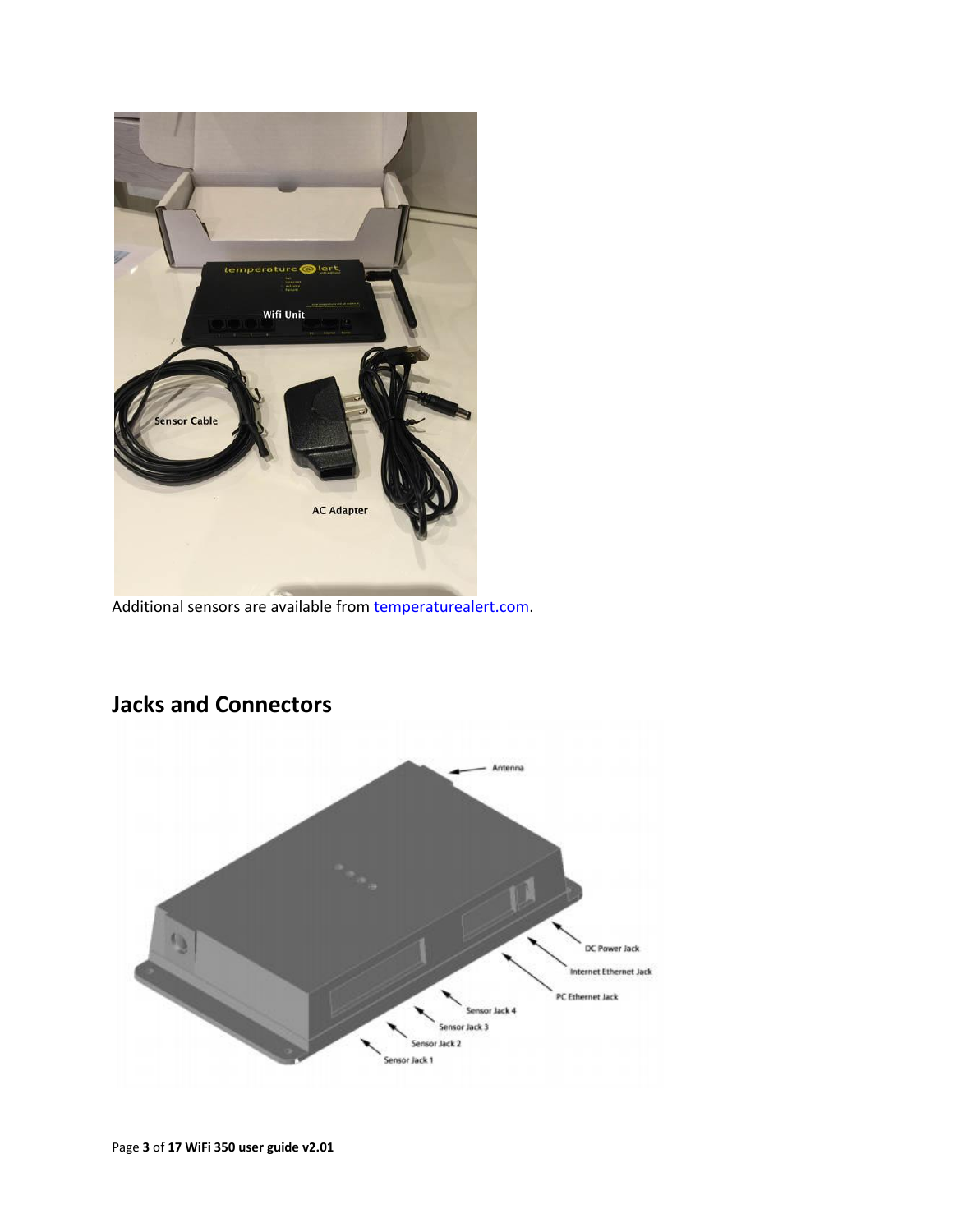**RJ 12 Sensor Jack 1 through** 4 - Accepts any sensor made for the Temperature@lert WiFi Edition Model TM-WIFI350.

**DC Power Jack** - Temperature@lert WiFi Edition can be powered by connecting a 5-12v power supply (one 5v USB to AC adapter with one Coax to USB cable included) to the DC Power Power jack accepts DC 2.1/6.3mm coaxial power connectors of 12VDC at 1A.

**Reset Button** – The reset button is a small pinhole located on the bottom

of the device. Pressing and holding the reboot button for 10 seconds will revert the unit back to factory default settings.

**10/100 Ethernet "PC" Port** –This connection is used for initial setup to 10.99.99.1 only. \*Connecting from this port will cause the device to act as a DHCP server and may cause problems on your network. **10/100 Ethernet "Internet" Port** – This Ethernet port is used for a permanent

hardwire connection between your WiFi350 and router.

This port can be used for Passive PoE by using a power injector (sold separately and comes with required 12v AC adapter). [http://www.temperaturealert.com/Wireless-Temperature-Store/Passive-PoE-Injector-](http://www.temperaturealert.com/Wireless-Temperature-Store/Passive-PoE-Injector-P105.aspx)

[P105.aspx.](http://www.temperaturealert.com/Wireless-Temperature-Store/Passive-PoE-Injector-P105.aspx) Active PoE is not supported with powered hubs and switches (802.3 af). Insertion of power supply connector disconnects Ethernet power feed line.

### <span id="page-3-0"></span>**Indicator Lights**

**Lan-** turns on if the device is connected to a network, through an Ethernet cable.

**Internet**– turns on if there is an internet connection; checks by pingin[g www.myalertlist.com](http://www.myalertlist.com/) (will ping even when not using sensor cloud).

**Activity** – flashes for 5 seconds when the device is sending a reading to Sensor Cloud.

**Failure** – Single blink, no sensors detected

# <span id="page-3-1"></span>**Setting up for the first time.**

Step 1: Check and Connect

*Be sure you received a WiFi base unit, an AC power adapter, and a sensor cable. Contact support if any of these are missing. You will need to provide an Ethernet cable for setup.*

\*Connect the sensor cable to Port 1 on the Wifi unit.

\*Plug in the AC adapter(device will turn on automatically).

\*Connect one end of the Ethernet cable to the PC port on the Wifi unit, and the other end to the computer.

\*After 30 seconds, Open a web browser (eg. IE, Firefox, Chrome) and in the addres bar typ[ehttp://10.99.99.1](http://10.99.99.1/)

Step 2: Connect to the Network

*Choose how the device should connect to the Internet:*

WiFi Option:

Press the Scan button and choose your wireless network. Enter your network password (if applicable). Select DHCP (advanced users can set a static IP if needed).

Wired Option:

Select DHCP (advances users can set a static IP if needed). Connect the Ethernet cable to a port on your WiFi Unit and the other end to an available port on your Internet router.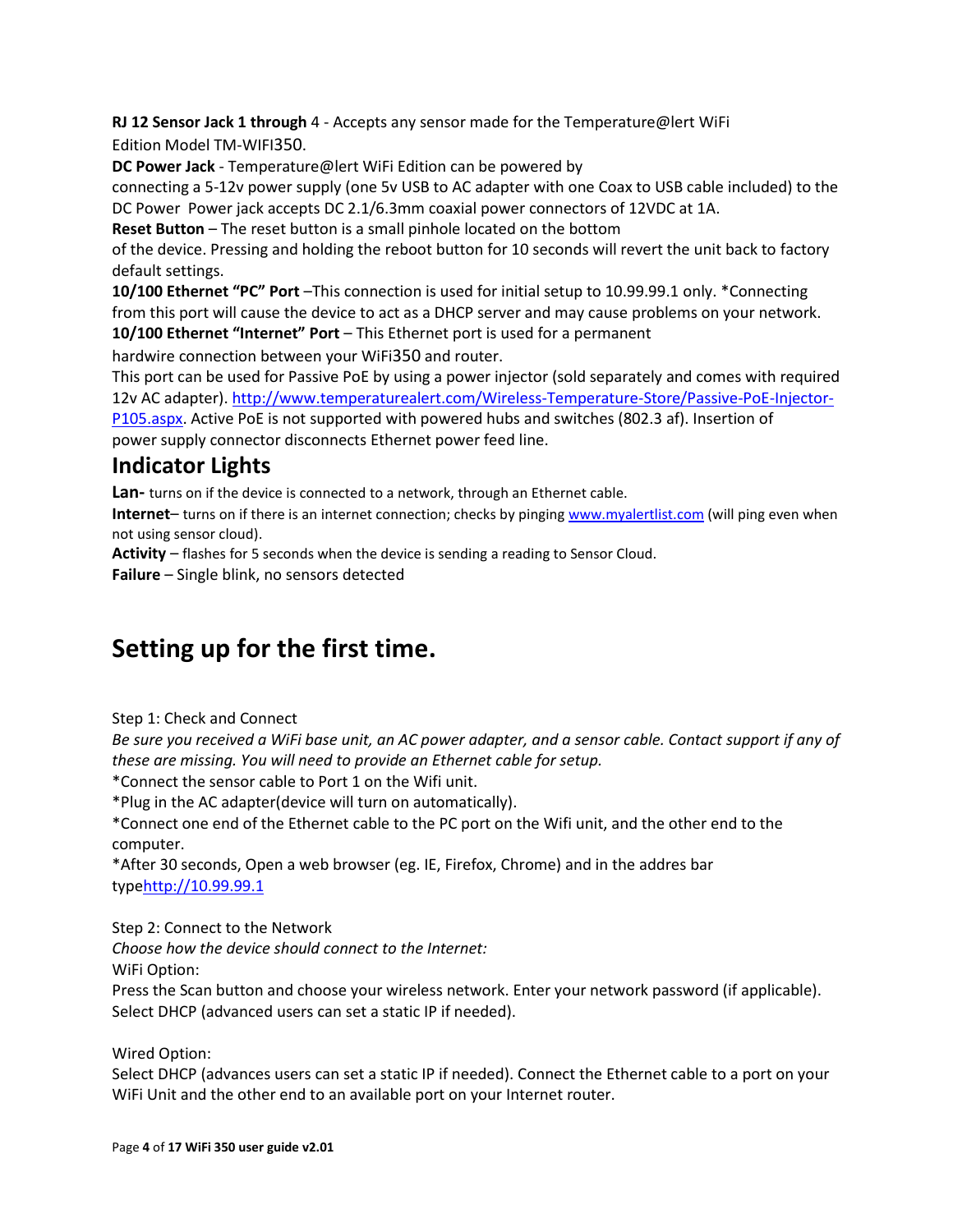Select Save network settings (if displayed), then click next.

If you do not wish to use sensor cloud or miss the advanced interface of our previous models skip to Developer Mode.

Step 3: Setup Sensor cloud *Sensor cloud allows you to set up your preferences, alerts, and view your temperature readings online at [www.myalertlist.com](http://www.myalertlist.com/)*

You can either connect to an existing account(if you have purchased Sensor Cloud along with the device then you already have an account). To connect type in your username and password and click "next"

If you have not yet purchased Sensor Cloud you can create an account on the free plan through the device software. Type in your desired username and password then click "next"

**Note**: After you click next your password for Sensor Cloud will become your password to access Developer mode(username will still be admin).

### <span id="page-4-0"></span>**Developer mode**

By clicking on the "developer mode" link in the lower right you will be brought to an advanced interface with multiple tabs similar to that of the 330. You will be asked to log in once you click the link. Default log in:

Username: admin

Password: password (if you've completed the final step in Sensor Cloud mode your password may be your Sensor Cloud password at that time).

Developer allows you to use the device in stand-alone-mode.

# <span id="page-4-1"></span>Configuring the Device(only in developer mode)

#### Navigation

**Status tab**- displays the current sensor readings.

**Alarm Settings tab-** allows the sensor thresholds to be set for each sensor and also allows the user to register the device with the optional Sensor Cloud service

[\(http://www.http://www.temperaturealert.com/Remote-Temperature/Sensor-Cloud.aspx\)](http://www.http/www.temperaturealert.com/Remote-Temperature/Sensor-Cloud.aspx).

**Connection Settings tab**- allows the wireless and wired network settings to be configured.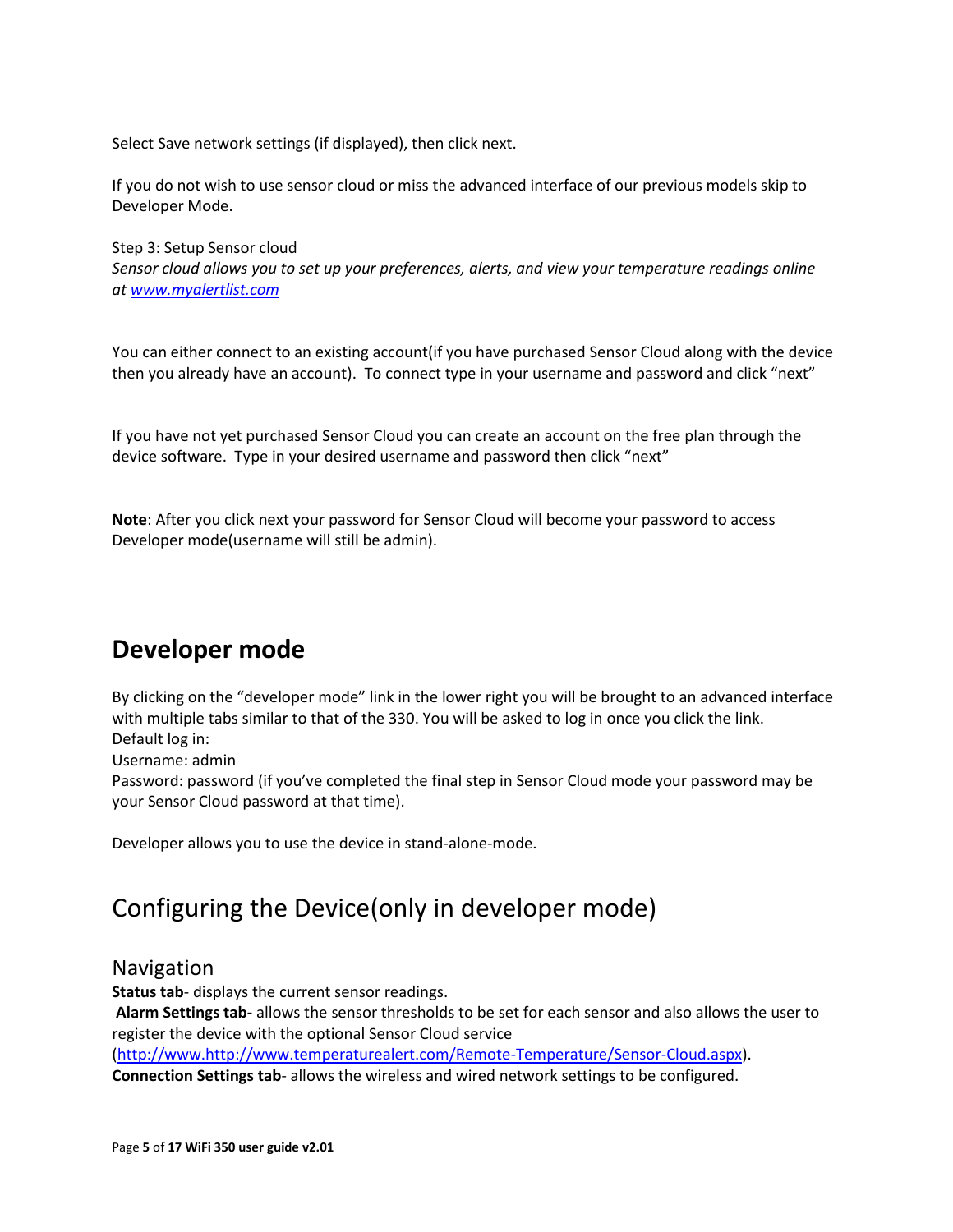**Mail Settings tab**- is used to specify what mail server to use for sending alarm notifications.

**SNMP Settings tab-** is used for configuring Simple Network

Management Protocol for integration into enterprise management systems.

**Preferences tab**- is used to set the time zone, degree units (F or C) and admin interface password.

**Help tab-** displays the current software version, license agreement and has links to error and debug logs used in trouble shooting.

# <span id="page-5-0"></span>**Status Page**



# <span id="page-5-1"></span>**The Graph**

The most recent temperature reading is displayed in large numbers at the top. If the reading is outside of your set threshold, the reading will turn red and display the word "Alarm". The system clock is automatically set once the device has Internet access. If the clock is not set, please check your Internet access and your firewall for outbound NTP access. As temperature data is gathered, the graph will automatically refresh. You can click and drag on the graph to zoom into specific areas. If you do not see a graph, please ensure that you have the latest version of Adobe Flash installed and that at least on reading has taken place(you can force a reading by clicking force sensor detection in the alarms tab).

### **XML Feed & Log File**

The XML feed data can be viewed by clicking the 'XML Log' link at the top of the page. The Temperature and Error log files can be viewed by clicking their respective links. The XML feed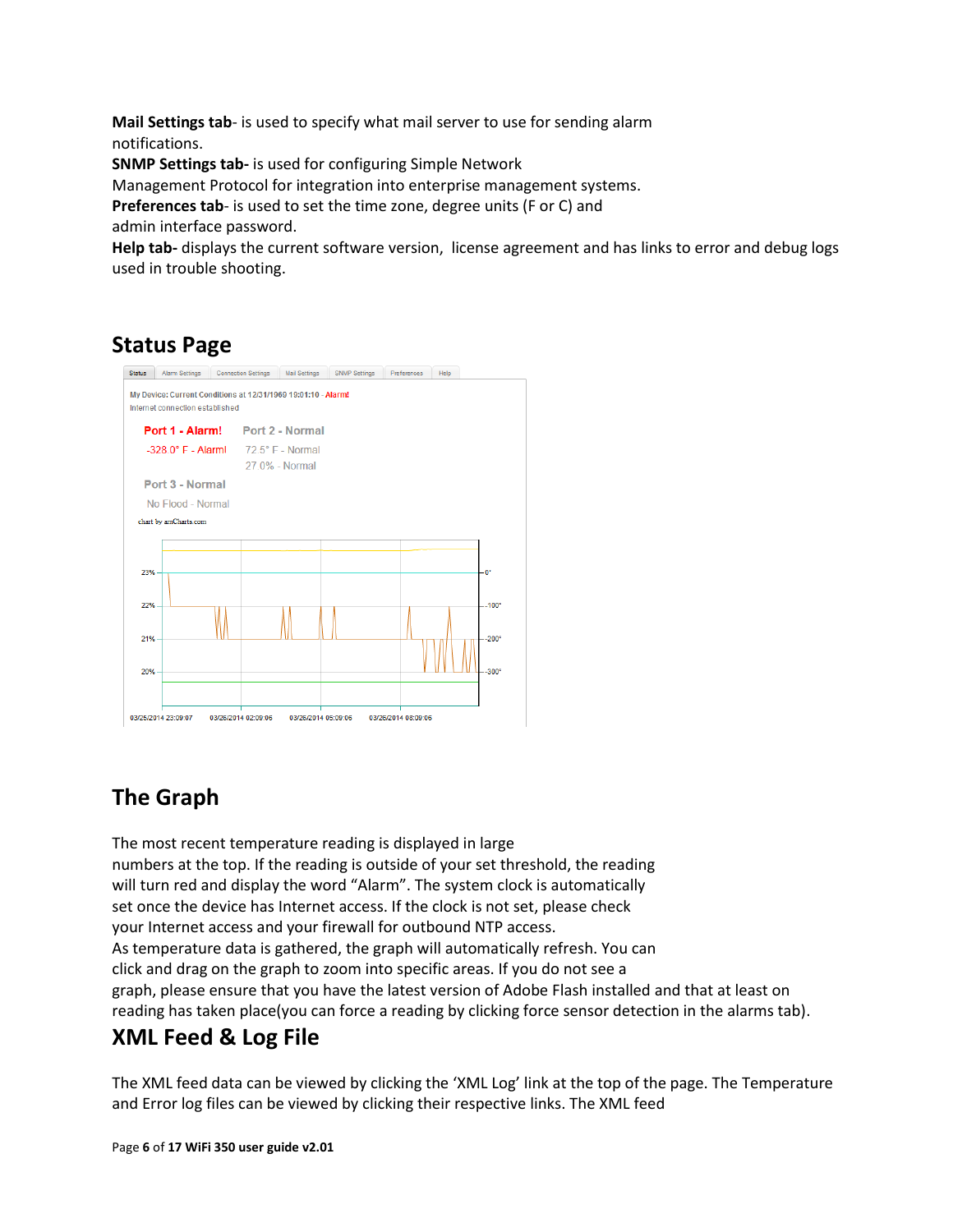can easily be integrated into other applications.

### **Logging In**

If you haven't logged in yet, when clicking on any other tab, you will be prompted for a username/password.

### **Alarm Settings**

| 10.99.99.1/protected/alarmSettings.rb                                                                                                       |
|---------------------------------------------------------------------------------------------------------------------------------------------|
| XML Feed   lemperature Logs   Error Log<br>temperature <b>@</b> lert<br>wifi edition                                                        |
| <b>Status</b><br><b>Alarm Settings</b><br><b>Connection Settings</b><br><b>Mail Settings</b><br><b>SNMP Settings</b><br>Preferences<br>Help |
| Temperature@lert Sensor Cloud (what's this?)<br><b>Use Sensor Cloud</b><br>Yes $\sim$                                                       |
| 11444000828031137492<br>Device ID                                                                                                           |
| Save                                                                                                                                        |
|                                                                                                                                             |
| <b>Temperature Alarm Settings</b>                                                                                                           |
| <b>Sensor Port 1</b>                                                                                                                        |
| Custom port name: First sensor                                                                                                              |
| <b>Temperature Probe</b>                                                                                                                    |
| Send an e-mail to you@yourdomain.com                                                                                                        |
| when the temperature gets above 85<br>degrees or below 10<br>degrees.                                                                       |
| <b>Sensor Port 2</b>                                                                                                                        |
| Custom port name: Port 2                                                                                                                    |
| <b>Sensor Port 3</b>                                                                                                                        |
| Custom port name: Port 3                                                                                                                    |
| <b>Sensor Port 4</b>                                                                                                                        |
| Custom port name: Port 4                                                                                                                    |
| Save                                                                                                                                        |
| <b>Force Sensor Detection</b>                                                                                                               |
| <b>Reset Sensors</b>                                                                                                                        |

The Alarm Settings tab is used to connect the device to the optional sensor cloud service and set the alerts for a device in stand-alone-mode.

### <span id="page-6-0"></span>**Connecting to Temperature@lert sensor cloud**

Sensor Cloud allows you to view temperatures and set alerts online from any browser-capable Internet device. In addition, you can receive phone call notifications, configure alarm escalation, set 'Missed Report' alarms, and more. Visit http://www.temperaturealert.com/Remote-Temperature/Sensor-Cloud.aspx to learn more. There are two modes of operation for the sensor cloud settings: 1. Use Sensor Cloud set to "no"(Sensor Cloud OFF) uses only the alarm settings and logging on the device itself.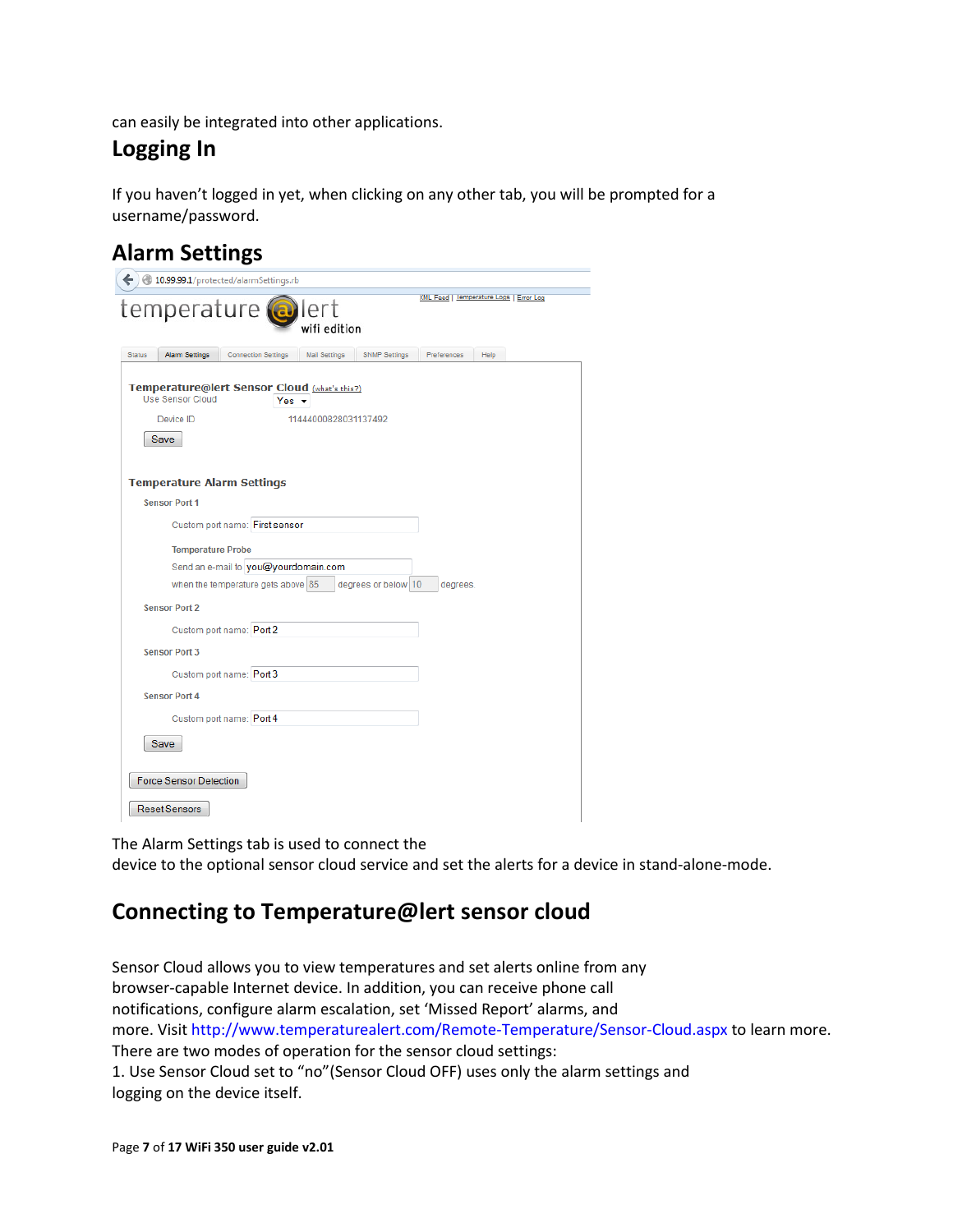2. Use Sensor Cloud set to "yes"(Sensor Cloud ON), the WIFI Edition will report temperatures to the online system and only use Sensor Cloud alerts and settings. When set to yes you will see the device ID. This ID is a unique identifier that will help you recognize the device in Sensor Cloud. Once you have Sensor Cloud account type in your username and password in the textboxes shown and click save.

### <span id="page-7-0"></span>**Setting the Temperature Alarm**

Enter the name of your alert. Then upper and lower thresholds you need. When the threshold is exceeded on taking a reading you will be emailed to the emails you provide in the "Send an Email to" textbox. You can use multiple emails by using a comma with no spaces in between each email. You will be email both when it goes out of range and when it goes back within your set threshold.

Be sure your SMTP settings are correct in the SMTP settings tab in order for this feature to work.

#### <span id="page-7-1"></span>**Force Sensor Detection**

Pressing 'Force Sensor Detection' will force the device to take a reading. This is helpful if the graph in the status tab is not populating.

#### <span id="page-7-2"></span>**Reset Sensors**

Pressing the 'Reset Sensors' button will erase the data and alarms associated with the unit. The unit will automatically reboot after pressing 'Reset Sensors', detecting the new sensors. Once the unit has rebooted the alarms can now be set on the 'Alarm Settings' tab. This is useful if swapping in a new sensor of a different type.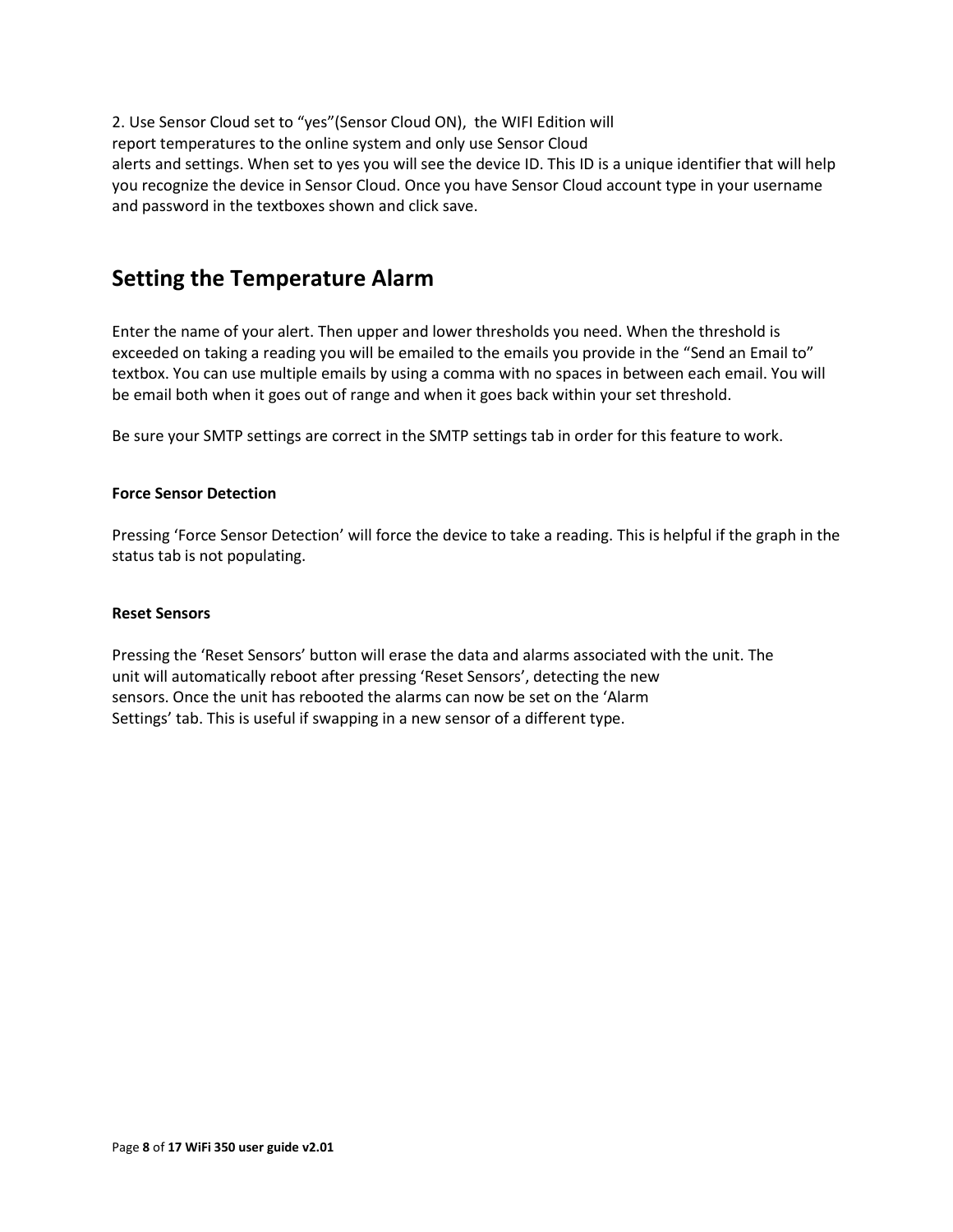### <span id="page-8-0"></span>**Connection Settings**

| <b>Status</b> | Alarm Settings                  | <b>Connection Settings</b> | <b>Mail Settings</b> | <b>SNMP Settings</b> | Preferences                                                                                                   | Help |  |
|---------------|---------------------------------|----------------------------|----------------------|----------------------|---------------------------------------------------------------------------------------------------------------|------|--|
|               | <b>Connection Status</b>        |                            |                      |                      |                                                                                                               |      |  |
|               | Wireless Client Is:             |                            | Connected            |                      |                                                                                                               |      |  |
|               | Current WAN IP:                 |                            | 192.168.1.166        |                      |                                                                                                               |      |  |
|               | Current LAN IP:                 |                            | 10.99.99.1           |                      |                                                                                                               |      |  |
|               | Wireless MAC:                   |                            | 00:C0:CA:68:4B:E6    |                      |                                                                                                               |      |  |
|               | Ethernet MAC:                   |                            | 00:C0:CA:68:4B:E4    |                      |                                                                                                               |      |  |
|               | <b>Connection Settings</b>      |                            |                      |                      |                                                                                                               |      |  |
|               | <b>Connect To Internet Via:</b> | WiFi                       | v                    |                      |                                                                                                               |      |  |
|               | WiFi Network SSID to Join:      |                            |                      |                      | Scan                                                                                                          |      |  |
|               | <b>Encryption Type:</b>         |                            | WPA2 PSK $\vee$      |                      |                                                                                                               |      |  |
|               | WiFi Password:                  |                            |                      |                      |                                                                                                               |      |  |
|               |                                 |                            |                      |                      |                                                                                                               |      |  |
|               | <b>Obtain WAN IP Via:</b>       | <b>DHCP</b>                | v                    |                      |                                                                                                               |      |  |
|               | <b>Wired LAN Ethernet IP:</b>   |                            | 10.99.99.1           |                      |                                                                                                               |      |  |
|               | (for debugging)                 |                            |                      |                      | Do not change this option unless absolutely necessary.                                                        |      |  |
|               |                                 | configured.                |                      |                      | You may have trouble connecting to your device via<br>the second ethernet port if this option is not properly |      |  |
|               | <b>Save Settings</b>            |                            |                      |                      |                                                                                                               |      |  |

Current WAN IP – Once the Temperature@lert unit has successfully connected to your network, an IP address will be displayed here. Type this IP into your browser to view the device when connected the same network. Current LAN IP – This is the IP that you can use to access the unit if it is connected via Ethernet. Type this IP into your browser to view the device. Wireless/Ethernet MAC – The MAC address associated with each connection type is displayed.

Connect to Internet Via – Choose how you would like the device to connect to the Internet. To connect via Ethernet skip to the next section, for wireless connection follow the steps below.

#### **Wireless Settings**

SSID – Enter your wireless network's SSID (network name) or press the 'Scan' button to view available networks. If you do not know your SSID, please contact your IT technical support department. The SSID is CASE SENSITIVE. Encryption Type – Choose the type of encryption required for your wireless network. If you used the 'Scan' button to find your SSID the encryption type will be determined automatically. If you do not know what type of encryption is in use, please consult your IT technical support department. Encryption types available: WPA PSK WPA2 PSK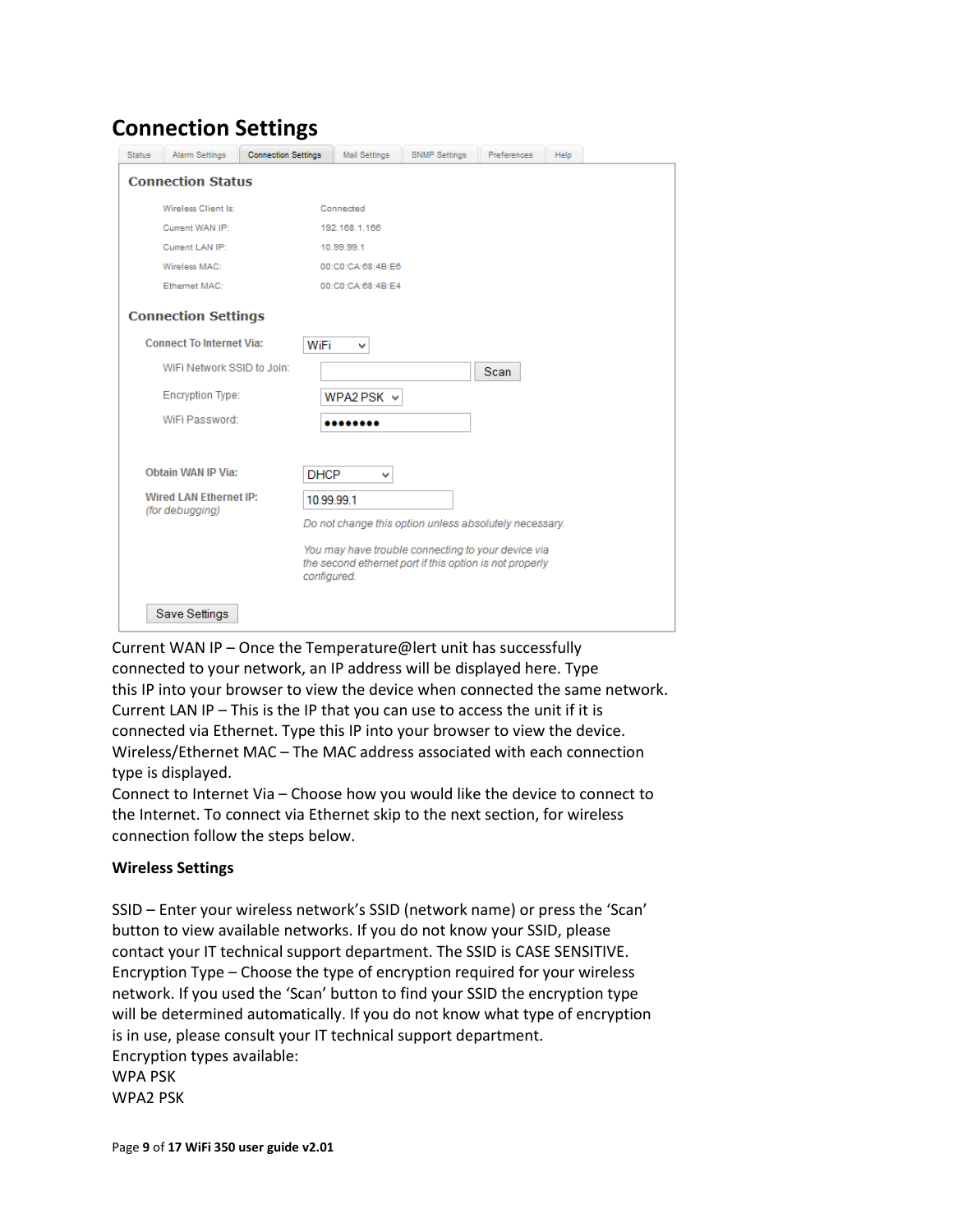WEP(not recommended due to being a weak form of security)

Password – Enter your network's encryption key.

If you do not know your encryption key, please consult your IT technical support

department. (Only applicable when an encryption type other than "None" is chosen).

#### **Obtain WAN IP Via** :

DHCP- Automatically assigns an IP address from your router or DHCP server. Recommended for most users.

Static- Recommended for advanced users. The following settings are required:

IP- IP address of the Temperature@lert WiFi unit.

Net Mask- The subnet mask of the Temperature@lert WiFi.

Gateway- IP address of your gateway. Usually your router.

DNS- IP address of your DNS server. Usually your router.

#### <span id="page-9-0"></span>**Ethernet Settings**

If you would like the device to automatically obtain an IP address from your wired Ethernet network.

#### **Obtain WAN IP Via** :

DHCP- Automatically assigns an IP address from your router or DHCP server. Recommended for most users.

Static- Recommended for advanced users. The following settings are required:

IP- IP address of the Temperature@lert WiFi unit.

Net Mask- The subnet mask of the Temperature@lert WiFi.

Gateway- IP address of your gateway. Usually your router.

DNS- IP address of your DNS server. Usually your router.

<span id="page-9-1"></span>**Wired LAN Ethernet IP**: This IP is specifically for connecting to the device for set up purposes(specifically for the PC port). Changing it is not recommended as it may lock you out of the device for troubleshooting. When connected to the device via this IP changing it and clicking save will disconnect you from the device.

#### <span id="page-9-2"></span>**Mail Settings**

| <b>Status</b>      | <b>Alarm Settings</b>                            | <b>Connection Settings</b> | <b>Mail Settings</b>          | <b>SNMP Settings</b> | Preferences | Help |
|--------------------|--------------------------------------------------|----------------------------|-------------------------------|----------------------|-------------|------|
| <b>Mail Server</b> |                                                  |                            |                               |                      |             |      |
|                    | <b>SMTP Server</b>                               |                            | Use Custom SMTP Server        | v                    |             |      |
|                    |                                                  |                            | smtp.emailsrvr.com            |                      |             |      |
|                    | Username                                         |                            | outbound@temperaturealert.com |                      |             |      |
|                    | Password                                         |                            |                               |                      |             |      |
|                    | Port Number                                      | 8025                       |                               |                      |             |      |
|                    | <b>Mail From Address</b>                         |                            | you@yourdomain.com            |                      |             |      |
|                    | you@yourdomain.com<br>Send Daily Status Email To |                            |                               |                      |             |      |
|                    |                                                  | Save                       |                               | Send Test Mail       |             |      |
|                    |                                                  |                            |                               |                      |             |      |

@ 2014 Temperature@lert - All Rights Reserved.

In order for the device to send email alerts, an SMTP server is required. Contact your IT technical support department or email provider if you do not know your SMTP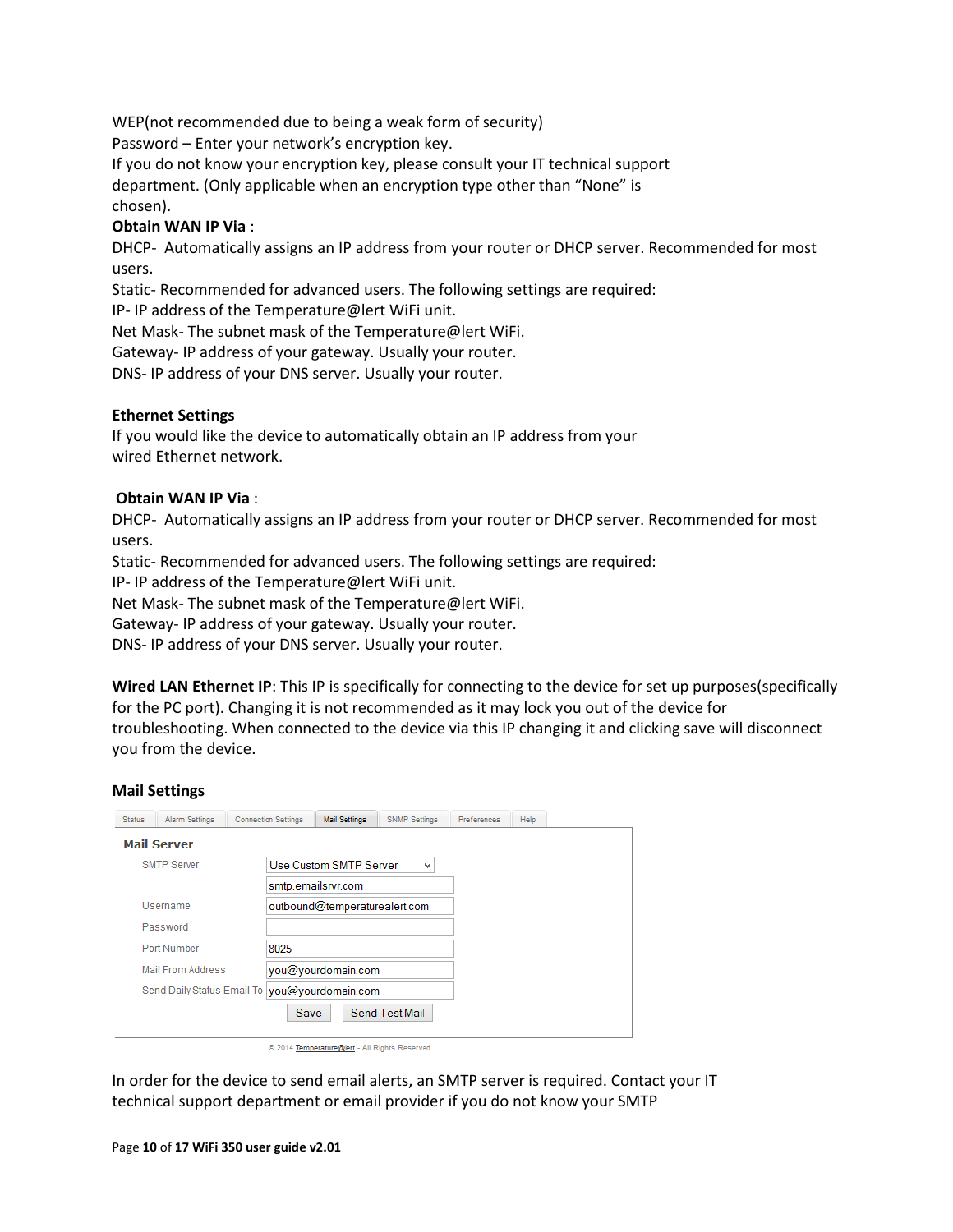settings. If you do not have an SMTP server available, we recommend use of Gmail; selectable from the dropdown menu. You will need to provide your own account.

#### <span id="page-10-0"></span>**SMTP Server**

Gmail and Hotmail are available in the dropdown. Otherwise custom should be selected. (Temperature@lert server have been discontinued).

Selecting customer allows input of the following fields:

**SMTP Server-** The box directly below the dropdown. The name(FQDN) or IP of the SMTP server is required.

<span id="page-10-1"></span>**Username** - The username of the email account sending the alerts(usually the same as your email address).

<span id="page-10-2"></span>**Password**- The password of the email account sending the alerts.

<span id="page-10-3"></span>**Port Number** – The port on which your SMTP server is running. 25 is common for Exchange. Most other email providers use 465 and 587.

<span id="page-10-4"></span>**Mail From Address**– The account from which the alerts are sent(usually the same as the email in your username).

<span id="page-10-5"></span>**Send Daily Status Email To** – At midnight, a daily email will be sent to the specified account with the revious day's high and low readings, the average reading, and an attached log file with all the readings.

After you save the settings, you can click Send Test Email to send one or more test messages. If you do not receive the email, check with your systems administrator to ensure your firewall allows SMTP traffic and that your server supports BASIC authentication. If having issues with Gmail be sure to take a look at your Gmail account security settings and enable "Access for less secure apps" from [www.google.com/settings/security.](http://www.google.com/settings/security)

If you are still unable to send messages, please contact Temperature@lert technical support.

### <span id="page-10-6"></span>**SNMP Settings**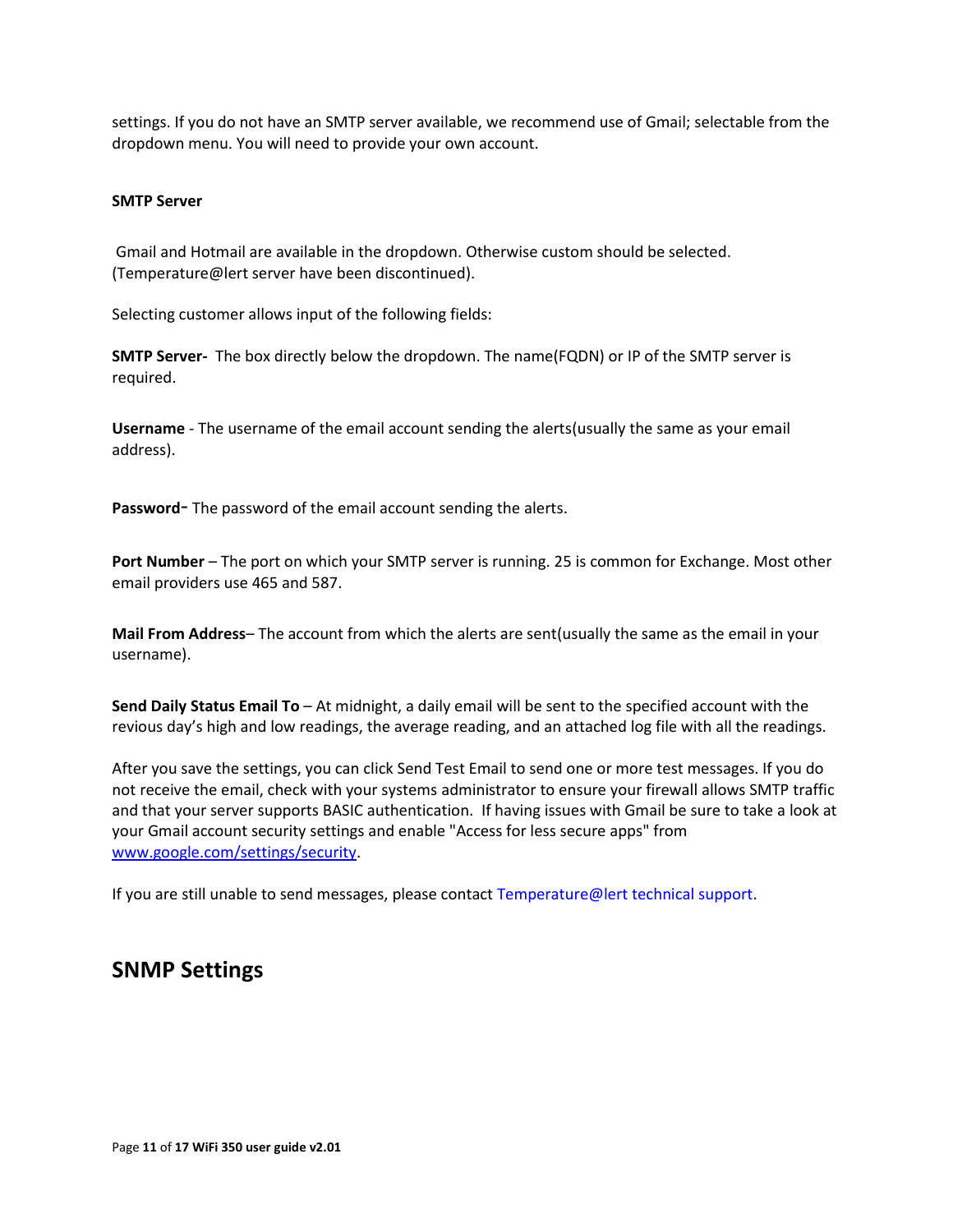| <b>Status</b> | <b>Alarm Settings</b>     | <b>Connection Settings</b> | <b>Mail Settings</b> | <b>SNMP Settings</b>                           | Preferences | Help |  |
|---------------|---------------------------|----------------------------|----------------------|------------------------------------------------|-------------|------|--|
|               | <b>SNMP Trap Settings</b> |                            |                      |                                                |             |      |  |
|               | <b>SNMP Enabled</b>       | SNMP Disabled v            |                      |                                                |             |      |  |
|               | <b>SNMP Version</b>       | SNMP v2c $\vee$            |                      |                                                |             |      |  |
|               | SNMP Server IP            | 192 168 1.66               |                      |                                                |             |      |  |
|               | SNMP Server Port   162    |                            |                      | (default is 162)                               |             |      |  |
|               | SNMP Community public     |                            |                      |                                                |             |      |  |
|               | MIB file                  |                            |                      |                                                |             |      |  |
|               |                           | Save                       | Fire Test Trap       |                                                |             |      |  |
|               |                           |                            |                      | @ 2014 Temperature@lert - All Rights Reserved. |             |      |  |

*If you do not know what SNMP is, you can safely ignore this section.*

SNMP Gets are enabled by default. \*Only available on firmware version 8.05 and greater. SNMP Enabled – Turns the SNMP Traps on or off. SNMP Version – Sets the version of SNMP Traps to be sent. SNMP Server IP – The IP address of where the SNMP Traps are to be sent. SNMP Server Port – The port of where the SNMP Traps are to be sent. SNMP Community – The Community String of your SNMP setup. MIB file – contain information on all available traps.

Some of the available WiFi OIDS: Use walk with: 1.3.6.1.4.1.27297 Temp port1: 1.3.6.1.4.1.27297.2.7.1.7.0 Date: 1.3.6.1.4.1.27297.2.3 Device ID: 1.3.6.1.4.1.27297.2.1 Device Name: 1.3.6.1.4.1.27297.2.2

### <span id="page-11-0"></span>**Preferences**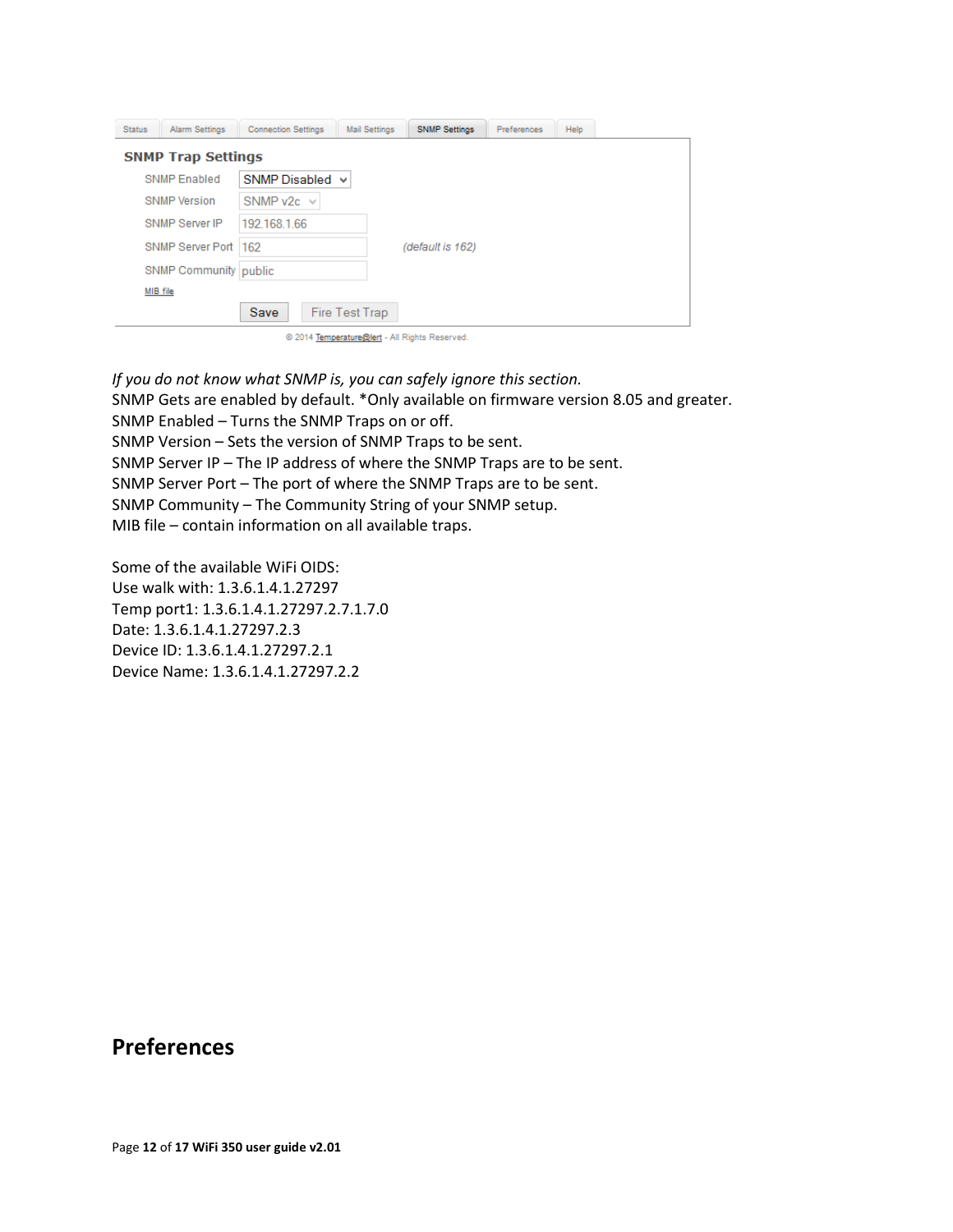| $\leftarrow$ $\leftarrow$ 10.99.99.1/protected/preferences.rb |                                                                                                   |  |  |  |  |  |
|---------------------------------------------------------------|---------------------------------------------------------------------------------------------------|--|--|--|--|--|
|                                                               | XML Feed   Temperature Logs   Error Log<br>temperature <b>@</b> lert<br>wifi edition              |  |  |  |  |  |
| <b>Status</b><br><b>Alarm Settings</b>                        | <b>SNMP Settings</b><br><b>Connection Settings</b><br><b>Mail Settings</b><br>Preferences<br>Help |  |  |  |  |  |
| <b>Preferences</b>                                            |                                                                                                   |  |  |  |  |  |
| Device Nick Name                                              |                                                                                                   |  |  |  |  |  |
| <b>Units</b>                                                  | Celsius<br>۰                                                                                      |  |  |  |  |  |
| Reading Interval<br>(minutes)                                 | 30                                                                                                |  |  |  |  |  |
| Interval To Plot                                              | 12 Hours $\blacktriangleright$                                                                    |  |  |  |  |  |
| <b>Enable Continuous</b><br>Alert                             | Yes $-$                                                                                           |  |  |  |  |  |
| <b>HTTP Server Port:</b>                                      | 80                                                                                                |  |  |  |  |  |
| <b>Enable DNS Rebind</b><br>Protection:                       | П                                                                                                 |  |  |  |  |  |
| Date Format                                                   | MM/DD/YYYY -                                                                                      |  |  |  |  |  |
| <b>Time Zone</b>                                              | UTC-05:00 Eastern Time<br>▼                                                                       |  |  |  |  |  |
| NTP Servers:                                                  |                                                                                                   |  |  |  |  |  |
|                                                               |                                                                                                   |  |  |  |  |  |
|                                                               |                                                                                                   |  |  |  |  |  |
|                                                               |                                                                                                   |  |  |  |  |  |
| <b>Current Time:</b>                                          | Fri 08 May 2015 19:08:20                                                                          |  |  |  |  |  |
| Save                                                          |                                                                                                   |  |  |  |  |  |
| <b>Device Password</b>                                        |                                                                                                   |  |  |  |  |  |
| Password                                                      |                                                                                                   |  |  |  |  |  |
| Re-enter to confirm                                           |                                                                                                   |  |  |  |  |  |
| Save                                                          |                                                                                                   |  |  |  |  |  |

**Device Nick Name** - Provide the device with a nick name to be used on email alerts so you know which device the alert originates from.

<span id="page-12-0"></span>**Units** - Choose whether you want your temperature readings and alerts in degrees Fahrenheit or degrees Celsius.

<span id="page-12-1"></span>**Reading Interval -** Set the amount of time between sensor readings. The minimum is 1 minute.

<span id="page-12-2"></span>**Interval To Plot -** Select the amount of time over which to display readings on the graph.

<span id="page-12-3"></span>**Enable Continuous Alert** - Once the sensor falls outside your threshold, the device will send you an email alert. After the set reading interval has passed, if the sensor is still outside of your acceptable limits, you can enable the continuous alert will send you another message until the sensor comes back within range. Note: The device will always send an alert when the sensor comes back within range regardless of how the continuous alert setting is configured.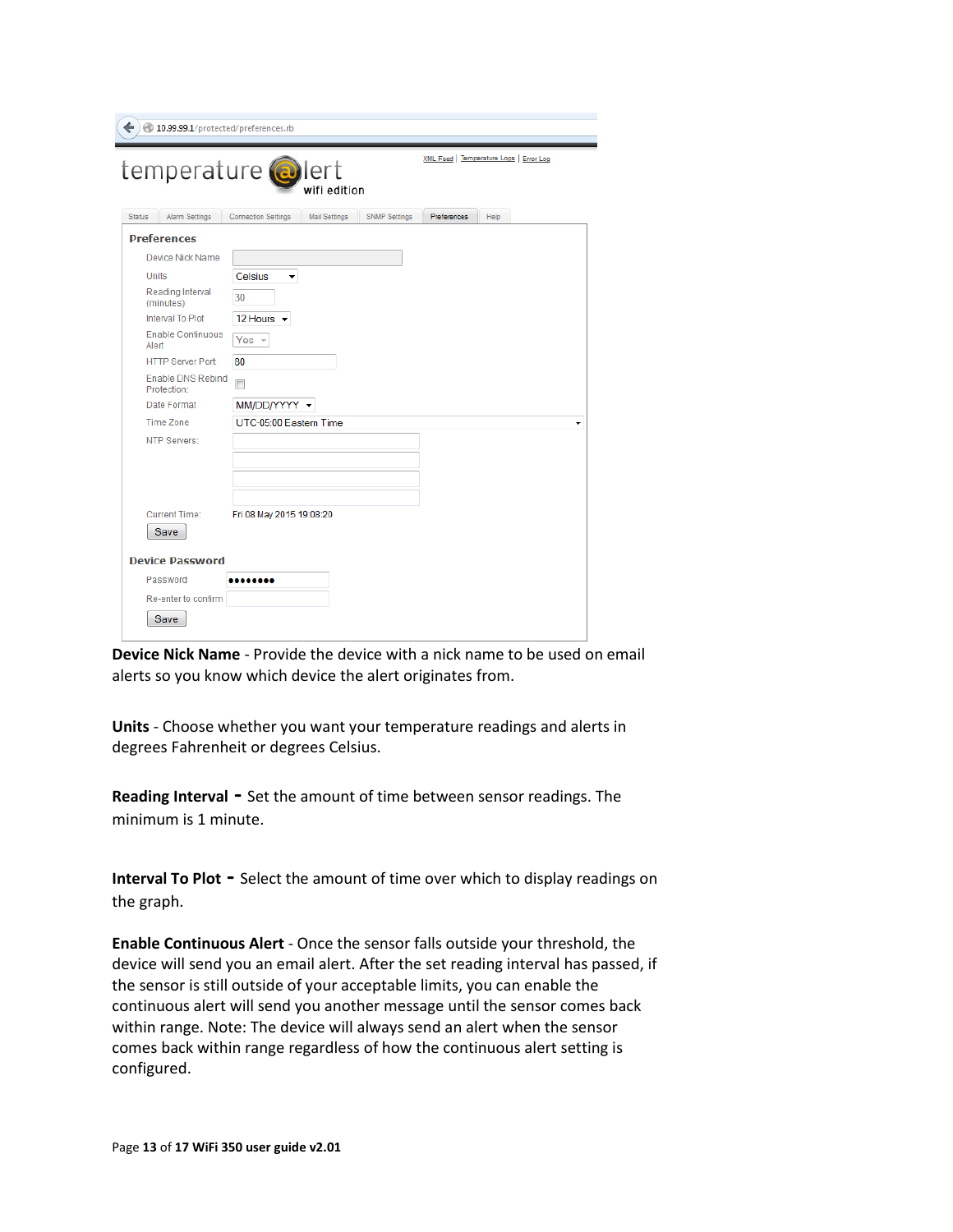<span id="page-13-0"></span>**HTTP Server Port-** The default is 80. This should only be changed if needed by an IT administrator for port forwarding from your router or other security reasons.

<span id="page-13-1"></span>**Date/Time-** The device automatically sets the date/time once it has a connection to the saved NTP servers. (Date/Time cannot be manually set)

<span id="page-13-2"></span>**Date Format-** Choose the format for displaying the date.

<span id="page-13-3"></span>**Time Zone**- Use this to specify the time zone for the device.

<span id="page-13-4"></span>**NTP Servers-** By default, the NTP servers listed will automatically synchronize the time of the unit if Internet access is available. Alternatively, you can list your own NTP servers here.

<span id="page-13-5"></span>**Device Password**- If you wish to change the password of your device from the default, enter the new password and click 'Save'.

### <span id="page-13-6"></span>**Help Page**

This tab list the version of you firmware that is running(should be 8.00 or greater). Also available are links to the error long and debug log. Firmware can be upgraded but clicking the upgrade firmware link and browsing to the downloaded .bin file. Downloads are available here: [http://temperaturealert.com/Temperature-Support/WiFi-Temperature-Monitor-Support/WiFi-](http://temperaturealert.com/Temperature-Support/WiFi-Temperature-Monitor-Support/WiFi-Downloads-Documentation.aspx)[Downloads-Documentation.aspx](http://temperaturealert.com/Temperature-Support/WiFi-Temperature-Monitor-Support/WiFi-Downloads-Documentation.aspx)

The reboot button simply reboots the device. You will lose your temperature, error, and debug logs by doing so.

### <span id="page-13-7"></span>**Restoring Factory Defaults**

There is a tiny hole on the underside of the device. You'll need a pin to push in the button there. Hold it down for a few seconds and release. If the button was held down long enough you should notice the device rebooting.

Factory resetting will erase all your data so it's best to use only if you're no longer able to access the device and have exhausted all other options.

### <span id="page-13-8"></span>**Operating Guidelines Placement**

The unit should be placed indoors on a flat and level surface. The unit can be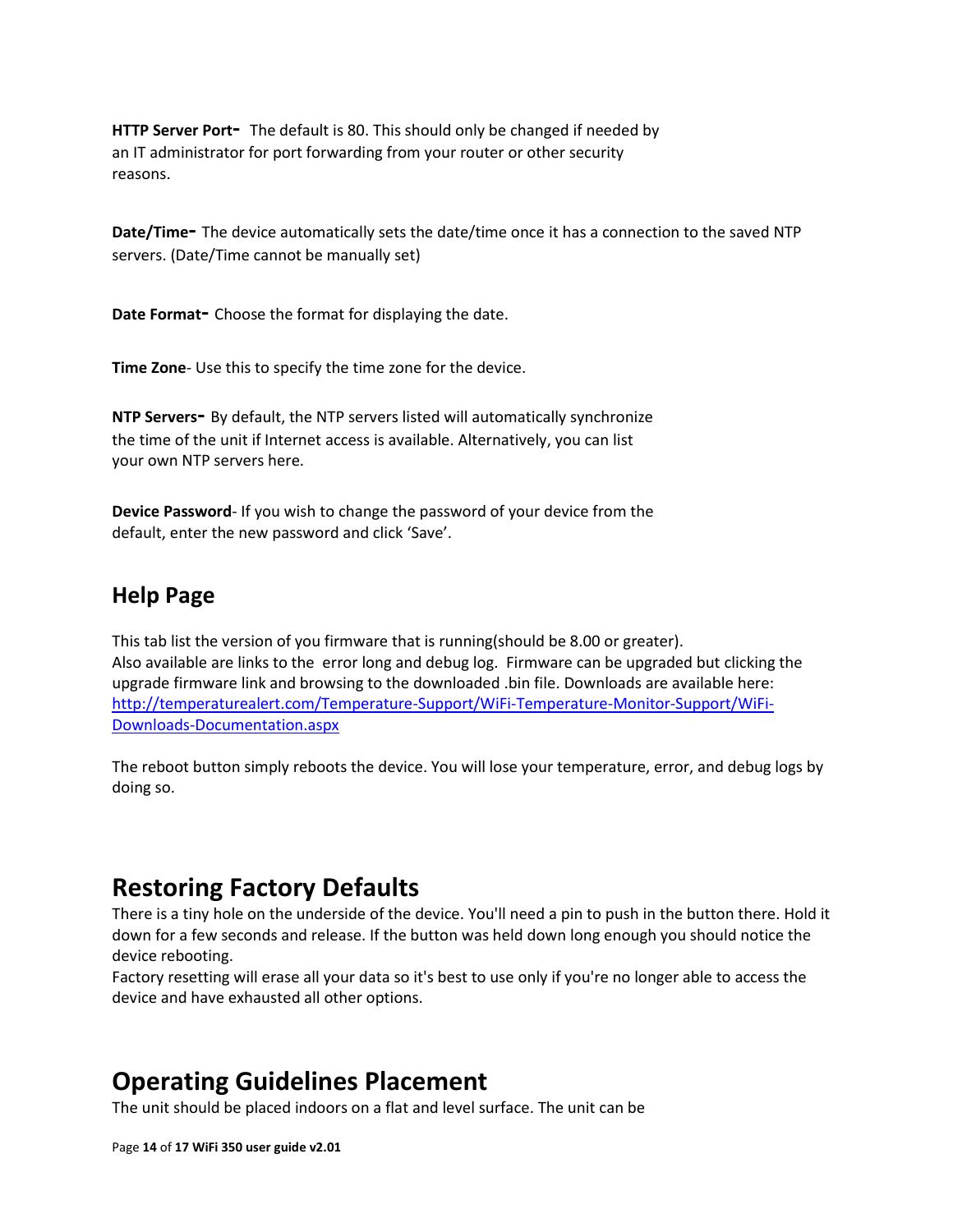mounted vertically on a wall or other surface with additional user supplied hardware.

#### <span id="page-14-0"></span>**Using the External Sensor**

When using the external sensor cable, care should be taken so that the cable is managed in such a way that it is not accidentally unplugged from the unit. If the external sensor is removed from the unit, the unit will not be able to monitor the environmental conditions.

#### <span id="page-14-1"></span>**Preserving the Temperature Log**

Temperature@lert WiFi edition can store up to seven (7) days of sensor readings in its RAM. If power is lost, the data will be lost as well. This configuration is meant to preserve the FLASH memory. If you wish to permanently store your temperature log, it is recommended that you poll the XML or daily log feeds regularly with a small script. Alternatively, by entering an email address in the daily status field on the preferences page, the unit will email you the previous day's temperature log file. This text file is then easily saved in your mailbox or to your PC's hard drive.

#### <span id="page-14-2"></span>**Wireless Reception**

The unit requires a WiFi signal in order to operate wirelessly. The antenna should be oriented in a vertical position perpendicular to the horizon.

We recommend that the antenna remain connected during operation. In order to disconnect the antenna, the device should first be powered down. If a signal is unavailable in the desired installation area, try moving the base unit to a different location (e.g. higher, away from large objects, etc.) within the length of the sensor cables to see if the WiFi connection improves. If the WiFi connection does not improve you have two options: (1) you can configure the device to communicate via the built-in wired Ethernet port, or (2) you can order a custom sensor cable length up to 200 feet (61 meters) from Temperature@lert.

#### <span id="page-14-3"></span>**Powering the Unit**

We recommend the unit be connected to an uninterruptable power supply (UPS) or battery backup. If power to the device is lost, temperature readings in memory will be lost and the device will not be able to record temperatures and send alarms.

We recommend disconnecting power for 10 seconds or more before powering up the device again.

### <span id="page-14-4"></span>**Troubleshooting**

#### **Unit Does Not Power On**

Check to make sure the unit is connected to wall power with the included power adapter or the unit is connected to a Passive PoE connection with a power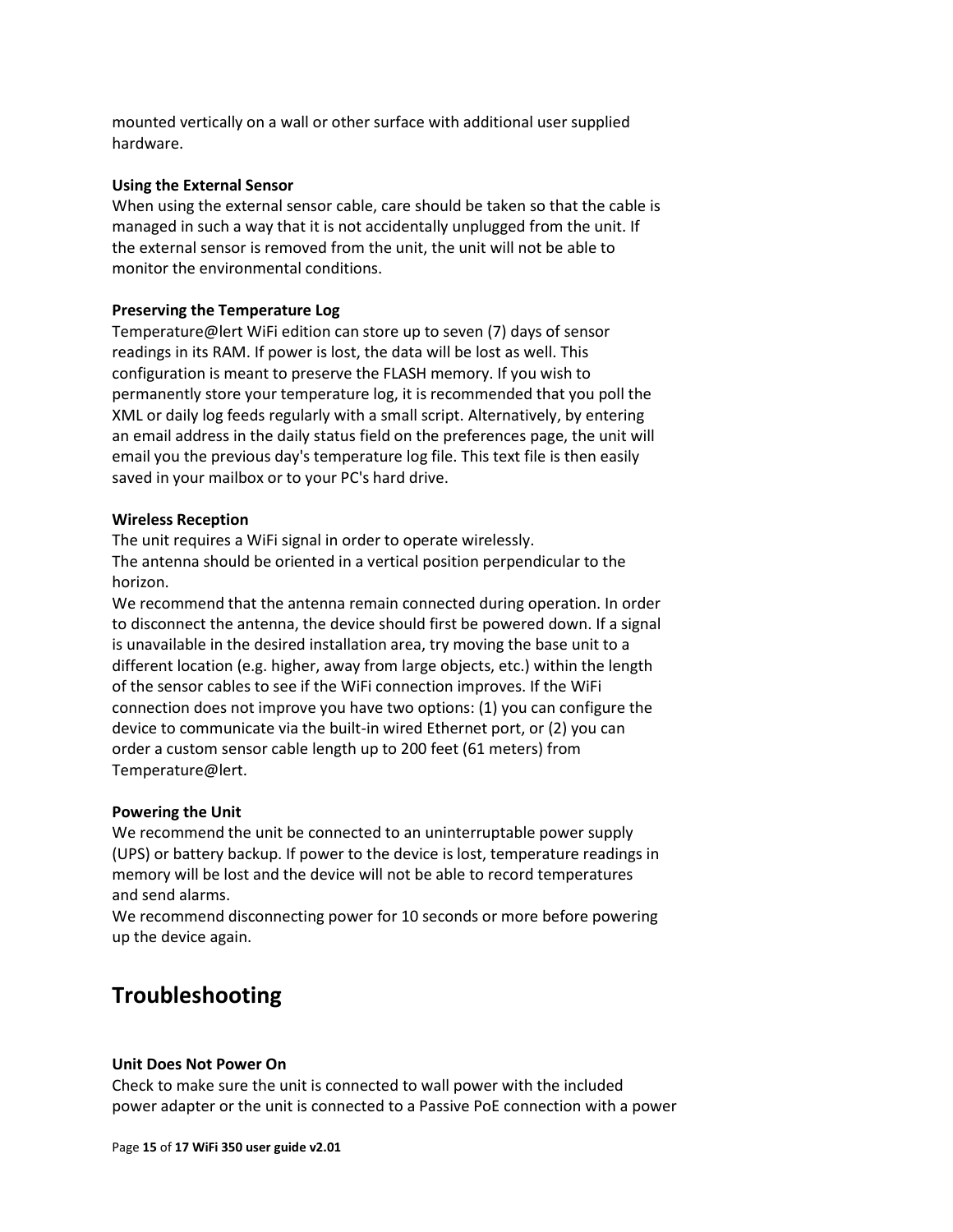injector. Active PoE via powered hub or switch is not supported. You must use a power injector if you choose to utilize PoE. If you are still unable to power on your unit (indicated by the power light on the front), please contact support@temperaturealert.com.

#### **Cannot Connect to the Web Admin Interface**

#### *Check Connections*

Ensure the unit is receiving power. For initial setup, ensure the unit is connected directly to your computer's Ethernet port. Do not connect the unit to a router, switch or hub for initial setup. After you connect the power, you'll need to wait about 1 minute for the device to fully boot up.

Check the Computer's Ethernet Settings

You'll need to be sure your computer's Ethernet card is set to obtain an IP address automatically. If you still have trouble connecting to the unit's built in web based administrative interface, please contact support@temperaturealert.com.

### **Cannot Send Email**

#### *Check Internet Connectivity*

Before an email can be sent, the unit must be configured for Internet access. Internet access can be setup on either the wired or wireless connections. See the section titled Connection Settings. *Gmail Specific Issue*

If having issues with Gmail be sure to take a look at your Gmail account security settings and enable "Access for less secure apps" fro[m www.google.com/settings/security.](http://www.google.com/settings/security)

*Check DNS and Gateway Settings*

In order to send emails using the fully qualified domain name of your SMTP server, ensure that the DNS and Gateway fields on the SNMP settings page are set properly for the interface (wired or wireless), which is providing Internet access.

*Verify Credentials*

Most mail servers now require a username and password to send email. Please verify you are using the correct settings for your mail server.

*Check Your Junk or SPAM Folder*

Verify that the test and alert messages are not being automatically sorted into your junk or SPAM folder. You may need to white list the messages in your email client to prevent them from being sent to your Junk or SPAM folder. Please see your email client's documentation for more details. Email support@temperaturealert.com if you continue to experience problems sending email.

Cannot Connect to a Wireless Network

*Check SSID*

The SSID is case sensitive. Please check to ensure you have entered the correct SSID.

*Check if the antenna is on securely.*

A loose of broken antenna can reduce the device ability to connect to a wireless signal. Scanning provides signal strength in percentages to all unhidden WiFi networks in range.

#### No Readings

*Ensure the Device has Started Up*

After you connect the power, you'll need to wait about 1 minute for the device to fully startup. During this time, you may not see the web based admin site or you may not see any readings on the site. After